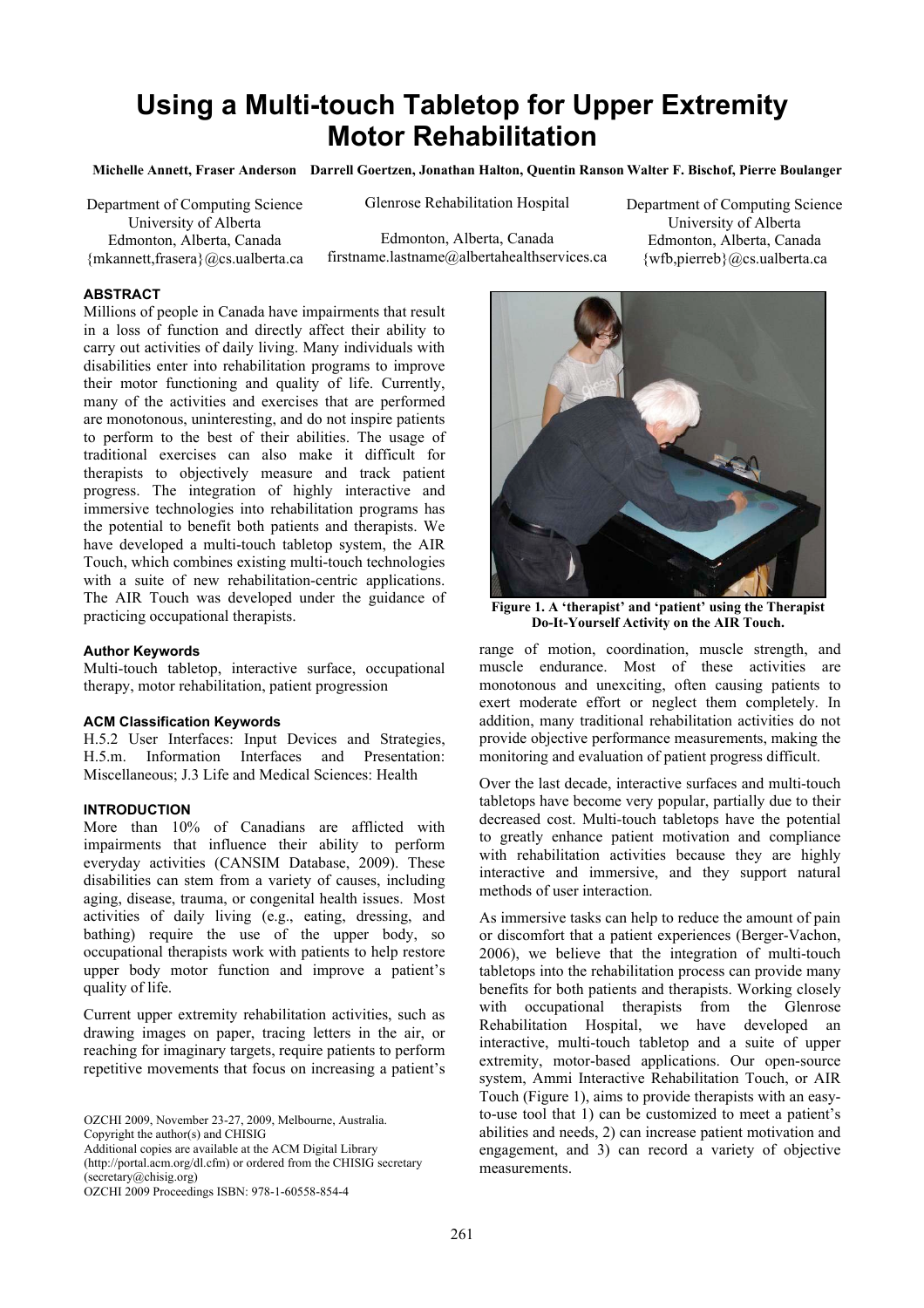### **RELATED WORK**

The development of applications for multi-touch tabletops has steadily increased in the last decade due to the novelty, potential, and ease of construction and development of tabletop technologies. Multi-touch tabletops have been used for applications as diverse as remote interface control (Seifried, 2009), music composition (Jorda, 2007), and data organization (Scott, 2005).

It has, however, only been in recent years that multitouch tabletops have been used for rehabilitation. Mumford et al. (2008) describe an interactive surface that can be used to assess and treat traumatic brain. Mumford et al.'s system provides only coarse measures of patient progress, the implemented activities do not appear to be intrinsically motivating, and the use of tangible objects prevents patients with poor fine-motor skills from using the system. Facal et al. (2009) describe a multi-touch surface that can be used to develop cognitive skills in the elderly. As with Mumford et al.'s system, the activities Facal et al. implemented do not appear to be engaging or motivating, and their system does not support therapist interaction or measure motor skill level.

Apted et al. (2006) and Al Mahmud et al. (2008) have developed design guidelines for tabletop-based applications for the elderly. Some of their suggestions include maximizing the size of interface elements, reducing the number of interface elements, and utilizing familiar metaphors and common knowledge to increase user learnability and understanding. As motor skills, vision, and cognitive abilities are decreasing in both elderly and rehabilitation populations, we feel that these same guidelines should be applied to multi-touch tabletop activities.

#### **DESIGN OBJECTIVES**

Given the variation in age and level of motor dysfunction within our target population, there is no single activity or exercise that can be used for every individual. Some patients have near-normal functioning, while others cannot move their fingers and rely exclusively on gross motor movements. In collaboration with our occupational therapist colleagues, we identified three objectives for our multi-touch tabletop system:

#### **O1. Engage patients and ensure that activities are easy to learn**

- If activities are not intrinsically motivating or immersive, patients may not put much effort in.
- When patients are immersed in an activity, they are less affected by pain, and may perform the activity longer.
- Activities should build upon known metaphors and existing knowledge to maximize a patient's comfort level.
- **O2. Ensure that activities are repeatable and that meaningful performance measures can be recorded** 
	- Performance measures can help to quantify a patient's progress.
	- Having repeatable activities ensures that measures are meaningful and can be compared to past performance.
- Presenting patients with performance measures can provide them with motivation and may speed up their recovery.
- **O3. Leverage therapist expertise and their knowledge of a patient**
	- No system can replace the expert judgment and abilities of a therapist.
	- Therapists should be able to adjust the difficulty of activities to match a patient abilities, as well as goals and outcomes.

#### **REHABILITATION SOFTWARE SUITE**

We have designed a number of tabletop activities that replicate real-world activities or provide alternatives to existing activities. Guided by the design objectives identified above (as well as Apted et al. and Al Mahmud et al.'s guidelines), we developed a suite of five motorbased rehabilitation activities. Features common to all activities include the presentation of a visual 'touch map' (Figure 2), automatic comparisons between current and past performance, and the ability to store patient-specific activity configurations.



**Figure 2. A Touch Map displays distributed touch events and helps in identifying functional asymmetries or regions of patient neglect.**

#### **Pop Those Balloons!**

In Pop Those Balloons (Figure 3), a patient is presented with a landscape that has floating balloons. The patient is encouraged to think of their hands as stick pins, and use their 'pins' to pop the floating balloons. Once a balloon has been popped, it 'fades out' and disappears and a popping sound is played. At this time, the patient's score increases, providing immediate positive feedback.

This activity aims to enhance hand-eye coordination as well as dexterity. Therapists can tailor this activity to meet the needs of a particular patient by modifying the number of balloons that appear, changing the speed at which the balloons float from bottom to top, or modifying the area of the screen to which balloons float. While the patient is performing this activity, a number of metrics are gathered: the time-on-task, the time between balloon pops, the number of popped balloons, the total number of balloons that appeared, and the balloon touch accuracy.

### **Drumhab**

Inspired by the popular Rock Band and Guitar Hero video games, we have created a music-centric tabletop activity. In this activity, there are 'beats' that radiate from the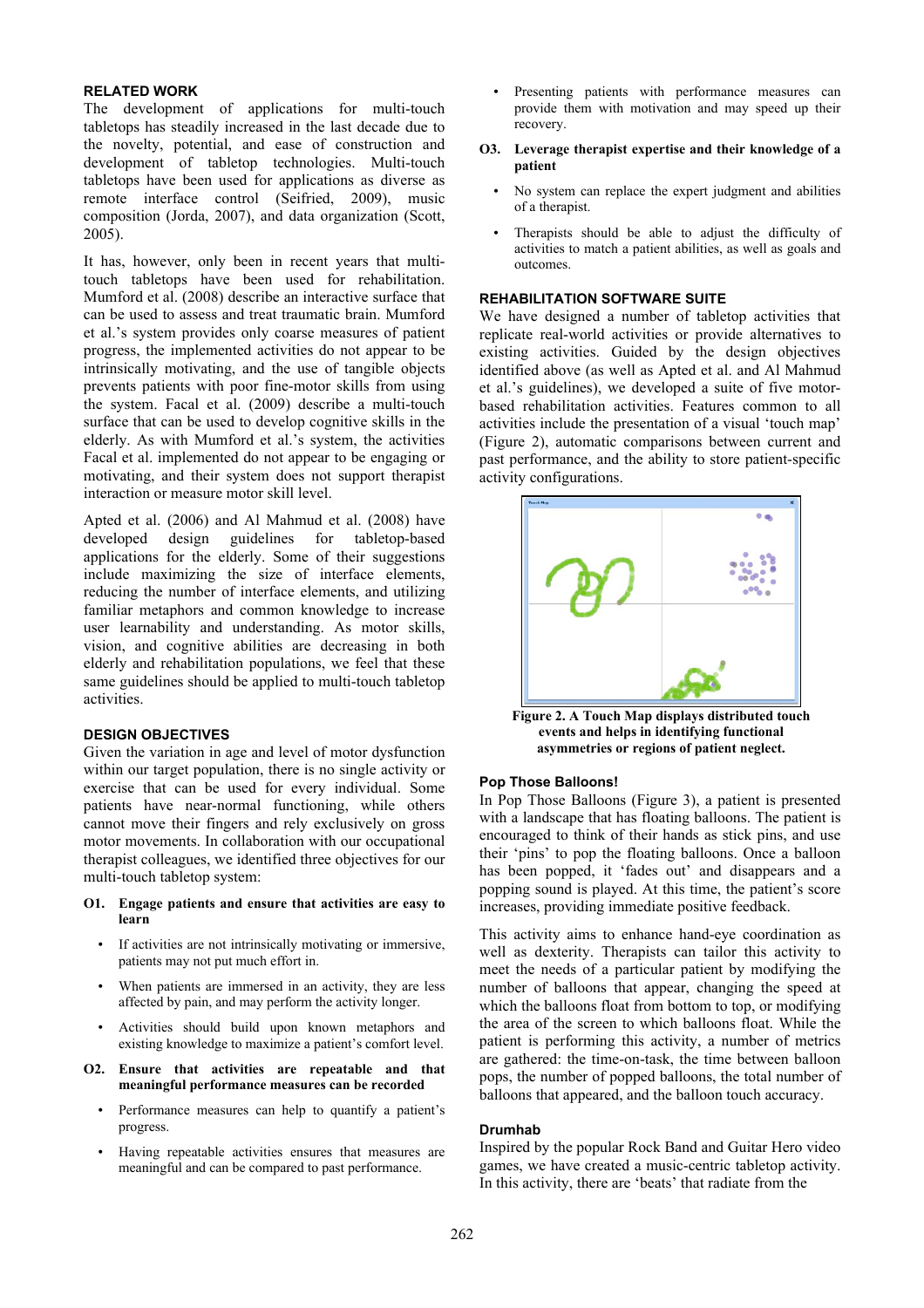

**Figure 3. The Pop Those Balloons! activity.**

centre orb (synchronized with the music) and move towards four drums located in the corners of the tabletop (Figure 4). As each beat reaches its target drum, the patient must use their hands as drumsticks, and 'hit' the target drum to score points. If the drum is hit at the correct time, the beat 'explodes' and then disappears.

A therapist can change the difficulty of Drumhab by choosing to display more or fewer beats on the screen, changing the speed of the beats, and selecting which drums are targets. As the drums are located in the corners of the tabletop, this activity promotes an increased range of motion. The speed at which the beats move can help to develop a patient's reflexes. As a patient performs this activity, the AIR Touch records a number of measures: the time-on-task, the final patient score, the number of beats touched, the total number of beats that were presented, the number of false hits, and the beat touch accuracy.



**Figure 4. Game play during Drumhab.**

#### **Paint By Number**

The paint by number activity encourages a patient to use their hands as a paintbrush to fill in a numbered outline (Figure 5). The patient can touch one of the numbered paint buckets located on the screen to change the colour of their 'paintbrush'.

This activity can be customized by changing the image that is displayed, the location and size of the image, and the number of colours that are used. AIR Touch determines the accuracy of a patient's painting (if the painting was in the lines), if the correct colours were used, the number of paint strokes the patient made, the number of paint bucket selections that occurred, the proportion of the image that was painted and the time-ontask. This activity can be used to improve fine motor skills and to encourage gross motor movements such as flexion and elevation.



**Figure 5. A simple image being completed during the Paint By Number activity.**

# **Picture Tracing**

The picture tracing activity closely mimics an existing rehabilitation activity in which a therapist draws a pattern on a whiteboard and then asks the patient to trace overtop of the pattern (Figure 6). In our tabletop adaptation, therapists can draw a pattern on the surface and ask the patient to trace overtop of it. Alternatively, the therapist can load image files for tracing (e.g., complex patterns, letters, words, or outlines of emotionally salient images such as faces or animals).

Like the paint by number activity, therapists can change the size and location of the tracing pattern or image. This flexibility permits therapists to target both fine and gross motor skills. While this activity is performed, a number of measurements are recorded, including the time-ontask, the accuracy of tracing, the average tracing speed, the percent of the pattern that was successfully traced, and the number of paint strokes the patient made.



**Figure 6. A complex image is being traced during the Picture Tracing activity.**

#### **Therapist Do-It-Yourself**

This activity is analogous to an existing rehabilitation activity that requires therapists to place targets on a table so that a patient can reach out and touch them. In our table-based implementation of this activity, therapists can touch the tabletop to define target locations. The defined targets are then presented to the patient. Once the patient has touched a target, it 'flies away' and the next target in the sequence is presented.

For patients with asymmetric dysfunctions or with regions of neglect, this activity provides therapists with a tool to directly target their disability (Figure 1). As a patient performs this activity, the time-on-task, the target touch accuracy, the time between correct target